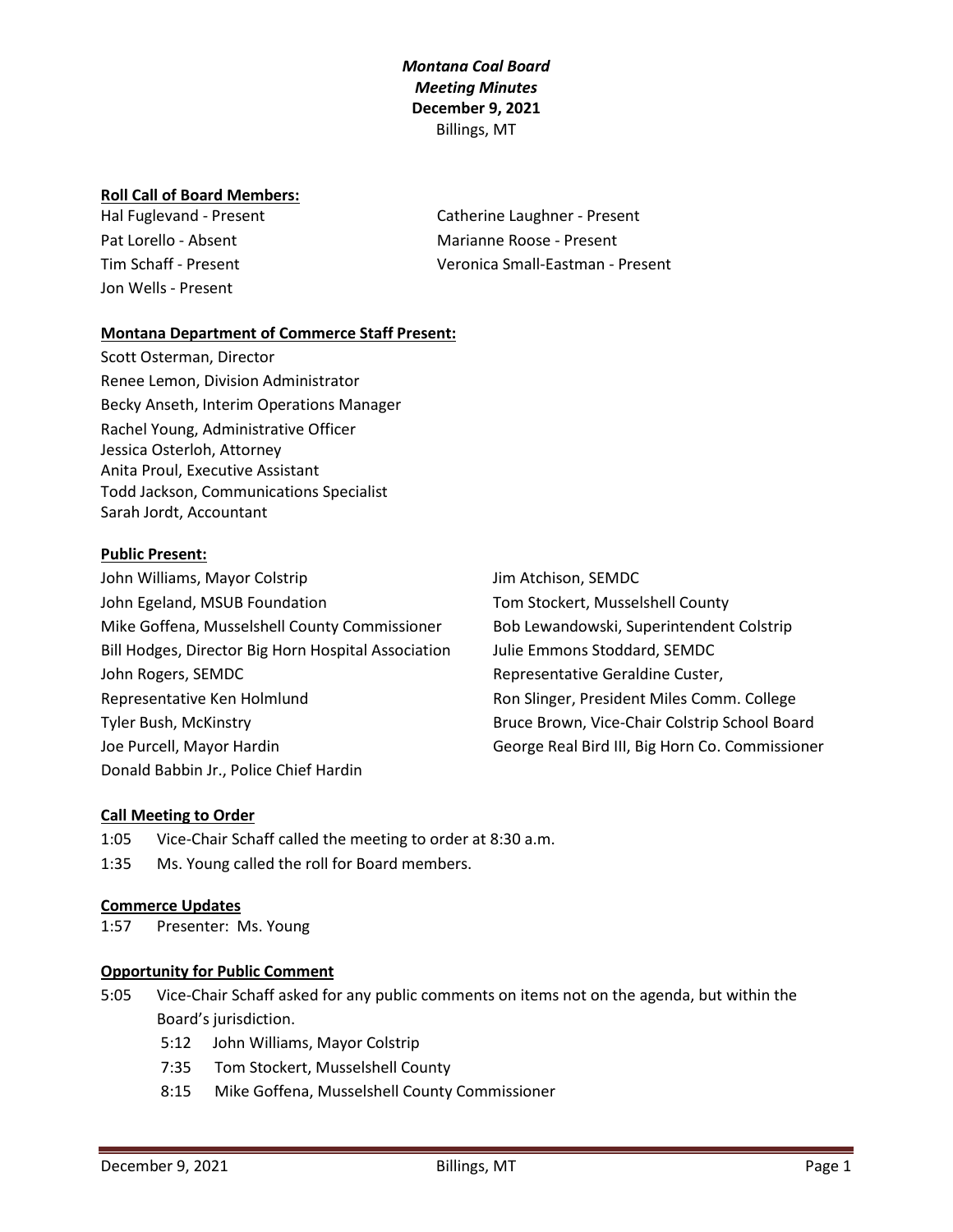- 9:01 Bill Hodges, Big Horn Hospital Association
- 10:19 Bob Lewandowski, Colstrip Public Schools
- 11:30 John Egeland, MSUB Foundation

### **Approval of Minutes**

#### **September 8, 2021 MT Coal Board Meeting Minutes – page 4 of binder**

4:15 Presenter: Ms. Young Motion: Ms. Laughner – approve minutes as presented Second: Mr. Fuglevand Ms. Young called for a vote: all yes. Motion Passed.

### **Budget Status Update**

### **Revenue History and Budget Update – page 7 of binder**

12:53 Presenter: Ms. Young

### **Project Updates**

#### **#0830 – Northern Cheyenne Tribe Extension Request-Recommend to 9/30/2022 – page 11 of binder**

26:18 Presenter: Ms. Young Motion: Ms. Small-Eastman – approve extension request to 9/30/2022 Second: Mr. Fuglevand Ms. Young called for a vote: all yes. Motion Passed.

### **#0854 – Northern Cheyenne Tribe Extension Request-Recommend to 9/30/2022 – page 12 of binder**

27:32 Presenter: Ms. Young Motion: Ms. Small-Eastman – approve extension request to 9/30/2022 Second: Mr. Wells Ms. Young called for a vote: all yes. Motion Passed.

#### **#0886 – Miles City Extension Request-Recommend to 9/30/2023 – page 13 of binder**

28:35 Presenter: Ms. Young Motion: Mr. Wells – approve extension request to 9/30/2023 Second: Ms. Laughner Ms. Young called for a vote: all yes. Motion Passed.

### **Open and Closed project status – page 14 of binder**

30:07 Presenter: Ms. Young

#### **Old Business**

32:53 Presenter: Ms. Young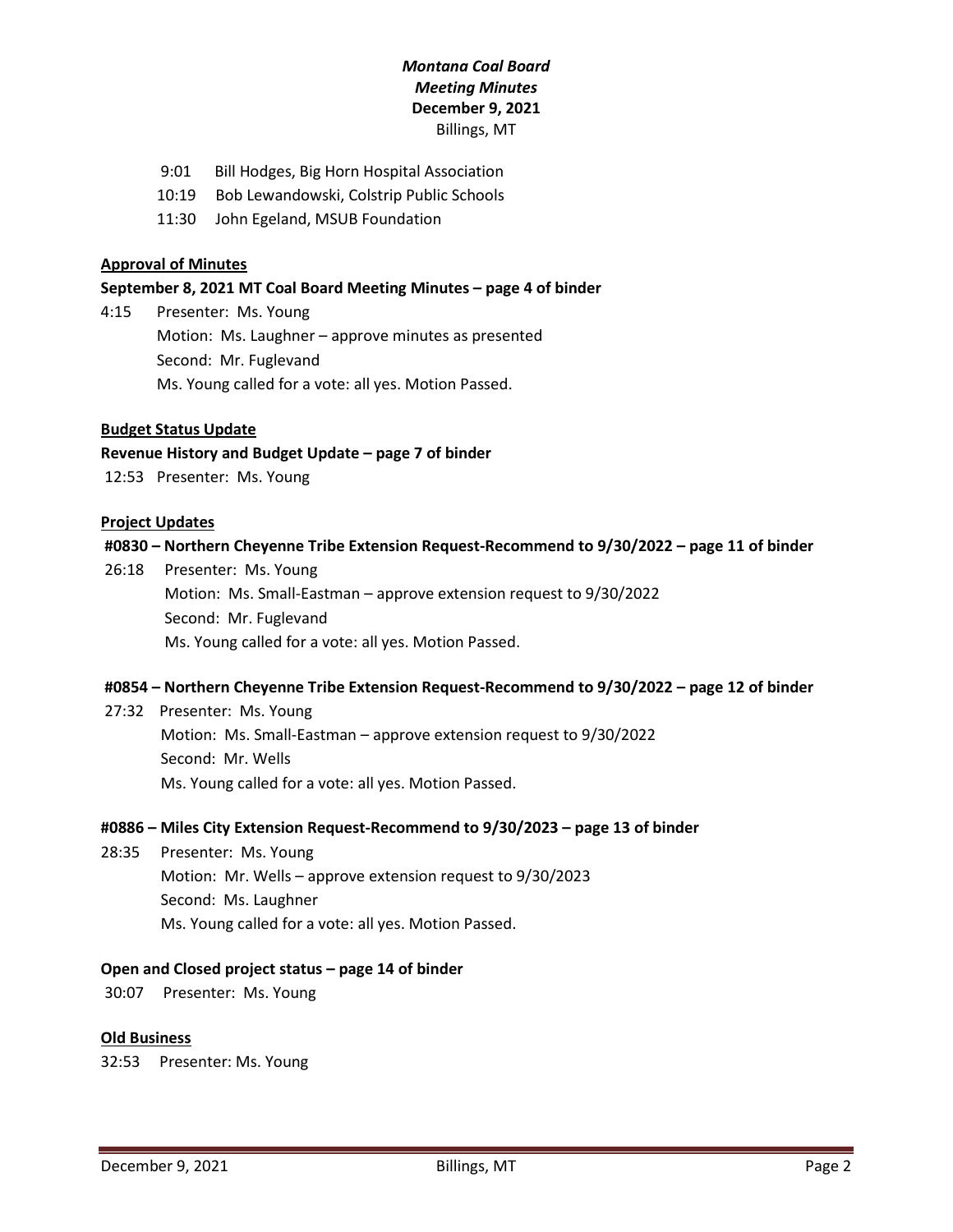### **New Business**

### **#0924 – City of Colstrip – page 21 of binder**

- 0:55:09 Presenter: Ms. Young
	- 3:03:11 Motion: Mr. Fuglevand accept documents provided and waive 10-day rule Second: Ms. Laughner Ms. Young called for a vote: all yes. Motion Passed.
	- 3:05:53 Motion: Mr. Fuglevand award full amount requested; \$309,000 cash available and \$66,000 contingent on revenue

Second: Ms. Laughner

- 3:14:19 Ms. Young called for a vote: Yes Mr. Fuglevand, Ms. Laughner, Vice-Chair Schaff; No – Ms. Roose, Ms. Small-Eastman, Mr. Wells. Motion Failed
- 3:11:07 Mr. Fuglevand asked to amend his previous motion Motion: Mr. Fuglevand – award cash available \$309,152.23 Second: Ms. Laughner Ms. Young called for a vote: Yes - Mr. Fuglevand, Ms. Laughner, Vice-Chair Schaff; No – Ms. Roose, Ms. Small-Eastman, Mr. Wells. Motion to amend Failed
- 3:26:13 Motion: Mr. Wells deny applications 0924, 0925, 0926, and 0928 for lack of available funds Second: Ms. Roose Ms. Young called for a vote: all yes except Mr. Fuglevand. Motion Passed.

### **#0925 – Musselshell County – page 133 of binder**

- 1:49:49 Presenter: Ms. Young
	- 3:26:13 Motion: Mr. Wells deny applications 0924, 0925, 0926, and 0928 for lack of available funds Second: Ms. Roose Ms. Young called for a vote: all yes except Mr. Fuglevand. Motion Passed.

### **#0926 – Big Horn County – page 301 of binder**

- 1:54:16 Presenter: Ms. Young
	- 3:17:57 Motion: Ms. Small-Eastman award full amount contingent on revenue Second: Mr. Fuglevand Ms. Young called for a vote: Yes – Mr. Fuglevand, Vice-Chair Schaff, Ms. Small-Eastman; No – Ms. Laughner, Ms. Roose, Mr. Wells. Motion Failed.
	- 3:26:13 Motion: Mr. Wells deny applications 0924, 0925, 0926, and 0928 for lack of available funds Second: Ms. Roose Ms. Young called for a vote: all yes except Mr. Fuglevand. Motion Passed.

### **#0927 – Colstrip Public Schools – page 352 of binder**

- 2:11:03 Presenter: Ms. Young
	- 3:03:57 Motion: Mr. Wells accept documents provided and waive 10-day rule Second: Ms. Roose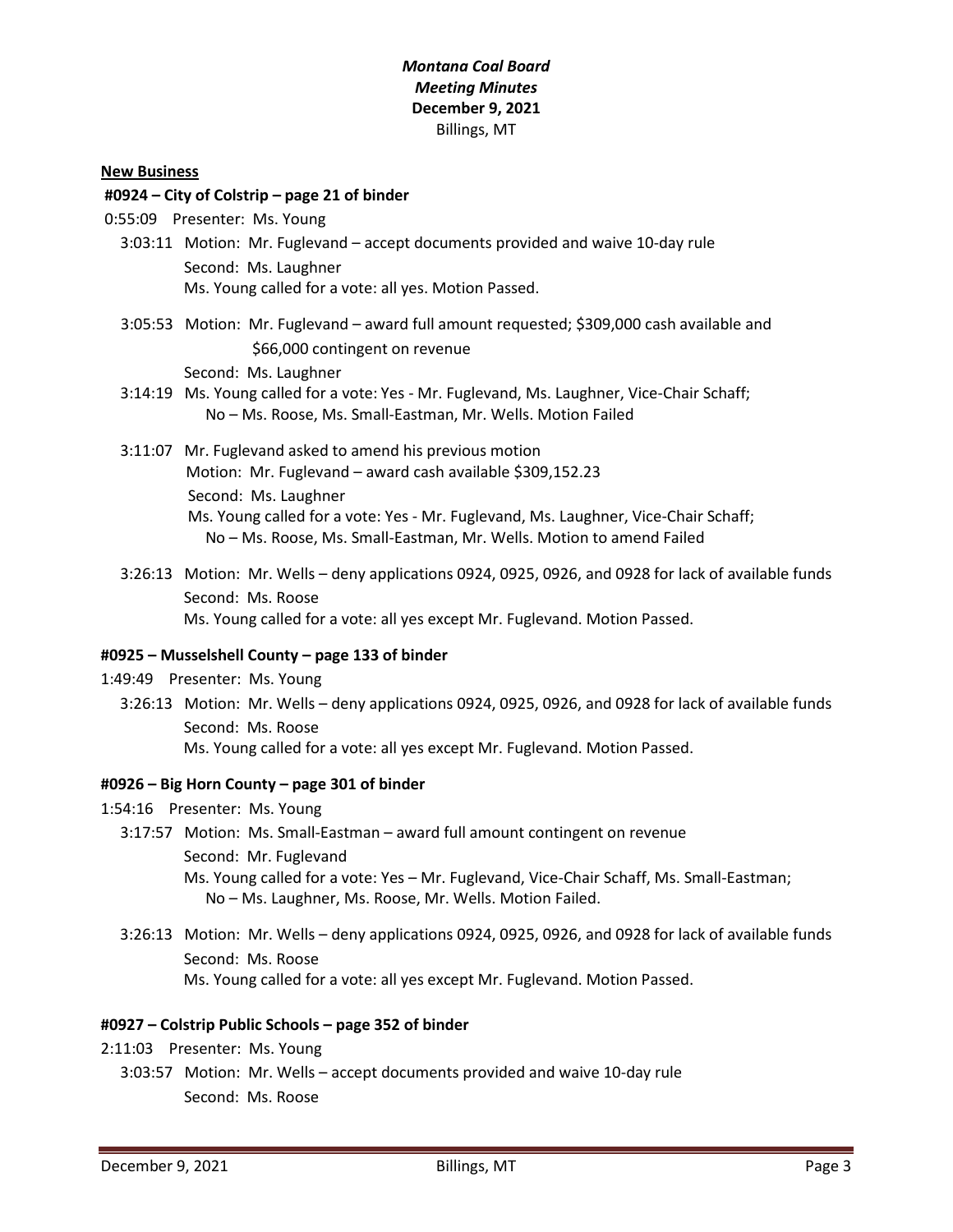Ms. Young called for a vote: all yes. Motion Passed.

 3:21:04 Motion: Mr. Wells – award partial funding of \$127,112 Second: Ms. Roose Ms. Young called for a vote: Yes – Ms. Roose, Vice-Chair Schaff, Ms. Small-Eastman, Mr. Wells; No – Mr. Fuglevand, Ms. Laughner. Motion Passed

### **#0928 – City of Colstrip – page 400 of binder**

```
2:35:18 Presenter: Ms. Young
```
- 3:04:36 Motion: Mr. Fuglevand accept documents provided and waive 10-day rule Second: Ms. Laughner Ms. Young called for a vote: all yes. Motion Passed.
- 3:23:15 Motion: Ms. Laughner award full amount remainder after \$139,090.23 cash available will be contingent on revenue Second: None Motion died for lack of a second.
- 3:26:13 Motion: Mr. Wells deny applications 0924, 0925, 0926, and 0928 for lack of available funds Second: Ms. Roose Ms. Young called for a vote: all yes except Mr. Fuglevand. Motion Passed.

### **#0929 – City of Hardin – page 430 of binder**

2:49:10 Presenter: Ms. Young

 3:16:33 Motion: Ms. Laughner – fund full amount Second: Ms. Roose Ms. Young called for a vote: all yes, except Mr. Fuglevand. Motion Passed.

### **#0930 – City of Colstrip – page 477 of binder**

0:53:53 Presenter: Ms. Young Motion: Mr. Fuglevand – accept Mayor Williams' withdrawal of application during public comment (5:12) Second: Ms. Laughner Ms. Young called for a vote: all yes. Motion Passed.

### **Opportunity for Public Comment**

3:30:24 Vice-Chair Schaff opened the meeting for any public comment.

- 3:31:02 Julie Emmons Stoddard, SEMDC
- 3:33:26 John Williams, Mayor Colstrip
- 3:36:27 Tom Stockert, Musselshell County
- 3:37:08 Bob Lewandowski, Superintendent Colstrip Public Schools
- 3:37:43 Bill Hodges, Director Big Horn Hospital Association
- 3:38:57 George Real Bird, Big Horn County Commissioner
- 3:39:35 Representative Ken Holmlund